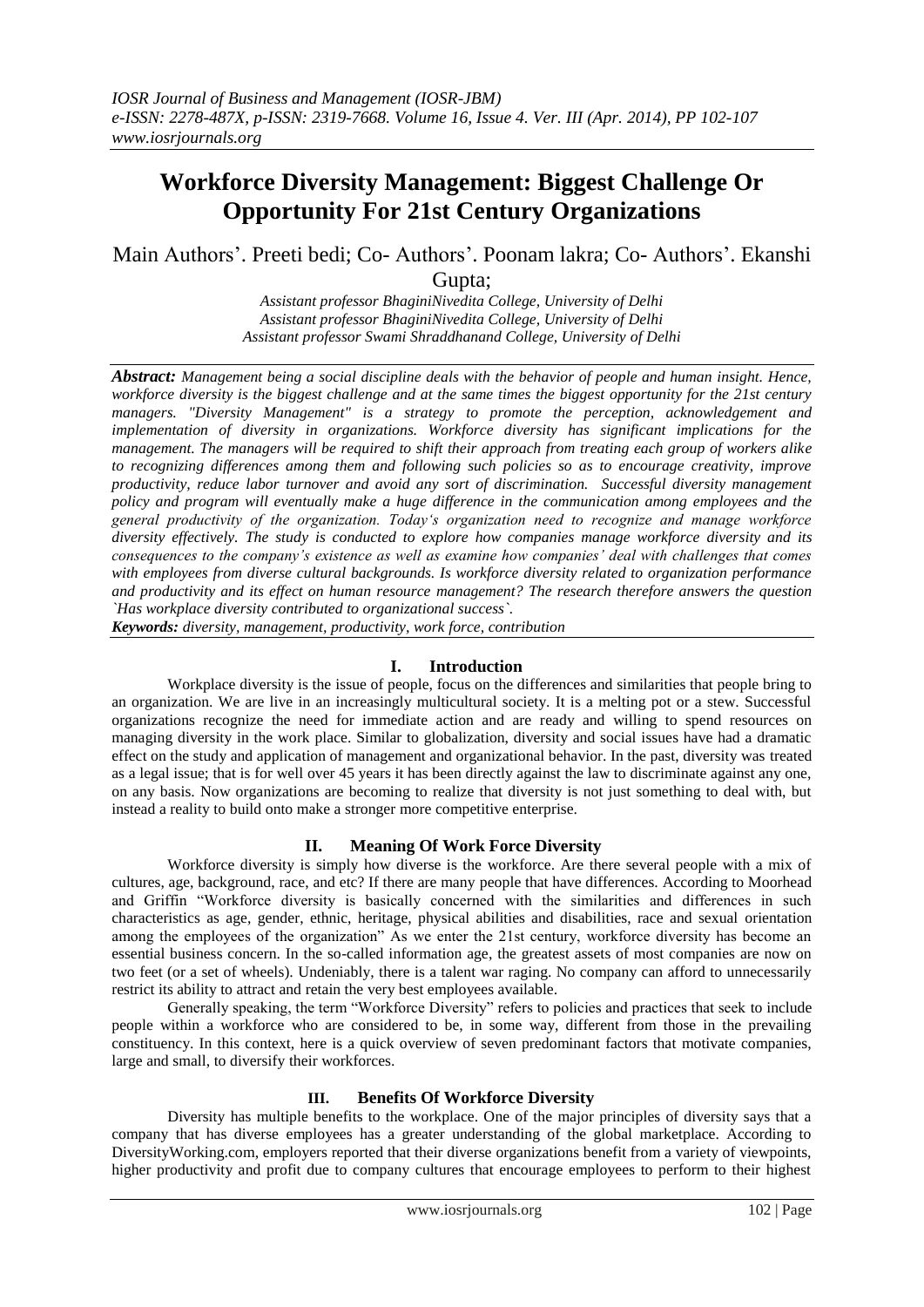ability. Employers may also recognize immediate benefits of workplace diversity. Customers who speak different languages or come from overseas may require customer service in their language. In industries such as marketing and advertising, knowing what consumers across different backgrounds want is crucial to success. Advantages of having diverse workforce:

- 1) High level of Productivity: When management takes the welfare of its workers at heart by means of offering them proper compensation, health care and employee appraisal, It enables workers to feelsthey belong to the company irrespective of their cultural background by remaining loyal and hardworking which helps to increase the company"s productivity and profit.
- 2) Exchange of varieties of ideas and Team work: A single person taking on multiple tasks cannot perform at the same pace as a team could; therefore each team member brings to the table different ideas and offers a unique perspective during problem solving to effectivelyarrive at the best solution at the shortest possible time.
- 3) Learning and growth: Diversity at the workplace creates an opportunity for employee"s personal growth. When workers are being exposed to new cultures, ideas and perspectives, it can help each person to intellectually reach out and have a clearer insight of their place in the global environment and hence their own surroundings
- 4) Effective Communication: Workplace diversity can immensely strengthen a company"s relationship with some specific group of customers by making communication more effective. A customer service personnel or representatives can be paired up with customersfrom their specific area or location, making the customer feel at home with the representative and thus with the company.
- 5) Diverse Experience: Employee and their co-workers that come from a diverse background bring to the table some amount of unique perceptions and experience during teamwork or group tasks. Pooling the diverse skills and knowledge of culturally distinct employees together can immensely benefit the company by strengthening the responsiveness and productivity of the team to adapt to the changing conditions.

## **IV. Managing Diversity Is An Important And Difficult Task**

To address diversity issues certain question to be answered:

- what policies, practices, and ways of thinking and within our organizational culture have differential impact on different groups?
- What organizational changes should be made to meet the needs of a diverse workforce as well as to maximize the potential of all workers, so that San Francisco can be well positioned for the demands of the 21st century?

Most people believe in the golden rule: treat others as you want to be treated. The implicit assumption is that how you want to be treated is how others want to be treated. But when you look at this proverb through a diversity perspective, you begin to ask the question: what does respect look like; does it look the same for everyone? Does it mean saying hello in the morning, or leaving someone alone, or making eye contact when you speak?

It depends on the individual. We may share similar values, such as respect or need for recognition, but how we show those values through behavior may be different for different groups or individuals. How do we know what different groups or individuals need? Perhaps instead of using the golden rule, we could use the platinum rule which states: "treat others as they want to be treated." Moving our frame of reference from what may be our default view ("our way is the best way") to a diversity-sensitive perspective ("let's take the best of a variety of ways") will help us to manage more effectively in a diverse work environment.

## **V. An Organization Role**

You have a key role in transforming the organizational culture so that it more closely reflects the values of our diverse workforce. Some of the skills needed are:

- an understanding and acceptance of managing diversity concepts
- recognition that diversity is threaded through every aspect of management
- Self-awareness, in terms of understanding your own culture, identity, biases, prejudices, and stereotypes
- willingness to challenge and change institutional practices that present barriers to different groups

It's natural to want a cookbook approach to diversity issues so that one knows exactly what to do. Unfortunately, given the many dimensions of diversity, there is no easy recipe to follow. Advice and strategies given for one situation may not work given the same situation in another context.

Managing diversity means acknowledging people's differences and recognizing these differences as valuable; it enhances good management practices by preventing

Managing Diversity is Different from Affirmative Action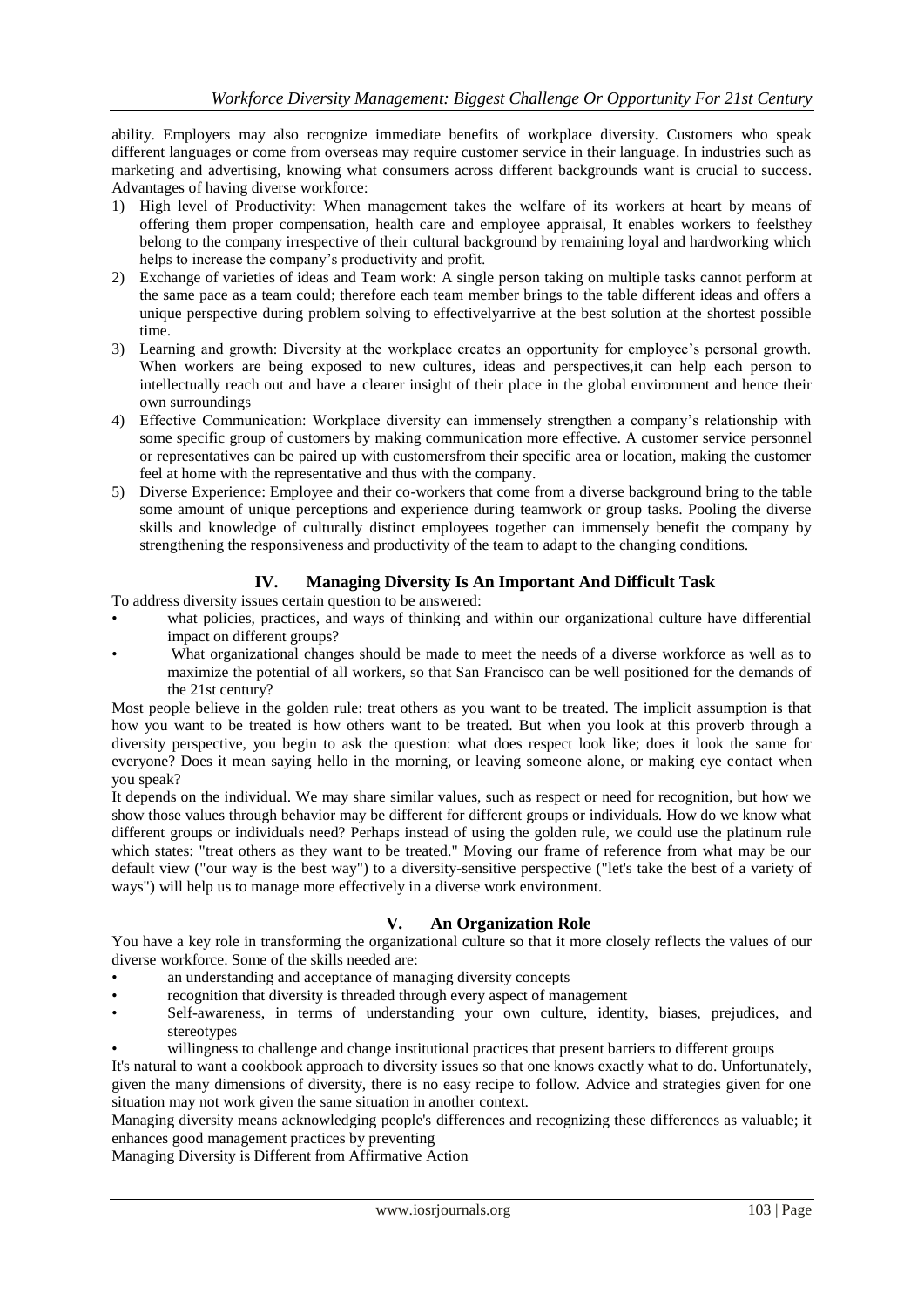Managing diversity focuses on maximizing the ability of all employees to contribute to organizational goals. Affirmative action focuses on specific groups because of historical discrimination, such as people of color and women. Affirmative action emphasizes legal necessity and social responsibility; managing diversity emphasizes business necessity. In short, while managing diversity is also concerned with underrepresentation of women and people of color in the workforce, it is much more inclusive and acknowledges that diversity must work for everyone.

# **VI. Contribution Of Diverse Workforce Towards Organization**

1) As a Social Responsibility

Because many of the beneficiaries of good diversity practices are from groups of people that are "disadvantaged" in our communities, there is certainly good reason to consider workforce diversity as an exercise in good corporate responsibility. By diversifying our workforces, we can give individuals the "break" they need to earn a living and achieve their dreams.

- 2) As an Economic Payback Many groups of people who have been excluded from workplaces are consequently reliant on tax-supported social service programs. Diversifying the workforce, particularly through initiatives like welfare-to-work, can effectively turn tax users into tax payers. So in this way it prove to be an economic payback and support the organization.
- 3) As a Resource Imperative

The changing demographics in the workforce, that were heralded a decade ago, are now upon us. Today"s labor pool is dramatically different than in the past. No longer dominated by a homogenous group of white males, available talent is now overwhelmingly represented by people from a vast array of backgrounds and life experiences. Competitive companies cannot allow discriminatory preferences and practices to impede them from attracting the best available talent within that pool.

4) As a Legal Requirement

Many companies are under legislative mandates to be non-discriminatory in their employment practices. Non-compliance with Equal Employment Opportunity or Affirmative Action legislation can result in fines and/or loss of contracts with government agencies. In the context of such legislation, it makes good business sense to utilize a diverse workforce.

5) As a Marketing Strategy

Buying power, particularly in today"s global economy, is represented by people from all walks of life (ethnicities, races, ages, abilities, genders, sexual orientations, etc.) To ensure that their products and services are designed to appeal to this diverse customer base, "smart" companies, are hiring people, from those walks of life - for their specialized insights and knowledge. Similarly, companies who interact directly with the public are finding increasingly important to have the makeup of their workforces reflect the makeup of their customer base.

- 6) As a Business Communications Strategy All companies are seeing a growing diversity in the workforces around them - their vendors, partners and customers. Companies that choose to retain homogenous workforces will likely find themselves increasingly ineffective in their external interactions and communications. And an effective communication system developed in the organization which help the concern to over come the communication barriers.
- 7) As a Capacity-building Strategy

Tumultuous change is the norm in the business climate of the 21stcentury. Companies that prosper have the capacity to effectively solve problems, rapidly adapt to new situations, readily identify new opportunities and quickly capitalize on them. This capacity can be measured by the range of talent, experience, knowledge, insight, and imagination available in their workforces. In recruiting employees, successful companies recognize conformity to the status quo as a distinct disadvantage. In addition to their job-specific abilities, employees are increasingly valued for the unique qualities and perspectives that they can also bring to the table. According to Dr. Santiago Rodriguez, Director of Diversity for Microsoft, true diversity is exemplified by companies that "hire people who are different – knowing and valuing that they will change the way you do business."

For whichever of these reasons that motivates them, it is clear that companies that diversify their workforces will have a distinct competitive advantage over those that don't. Further, it is clear that the greatest benefits of workforce diversity will be experienced, not by the companies that that have learned to employ people in spite of their differences, but by the companies that have learned to employ people because of them.

## **VII. Reasons For Diversity Management**

1) Talent Shortage: Diversity management can reduce unwelcomed turn over and reduce absenteeism. In order to get the best out of the workforce,companies should not exclude any particular group by gender, race, or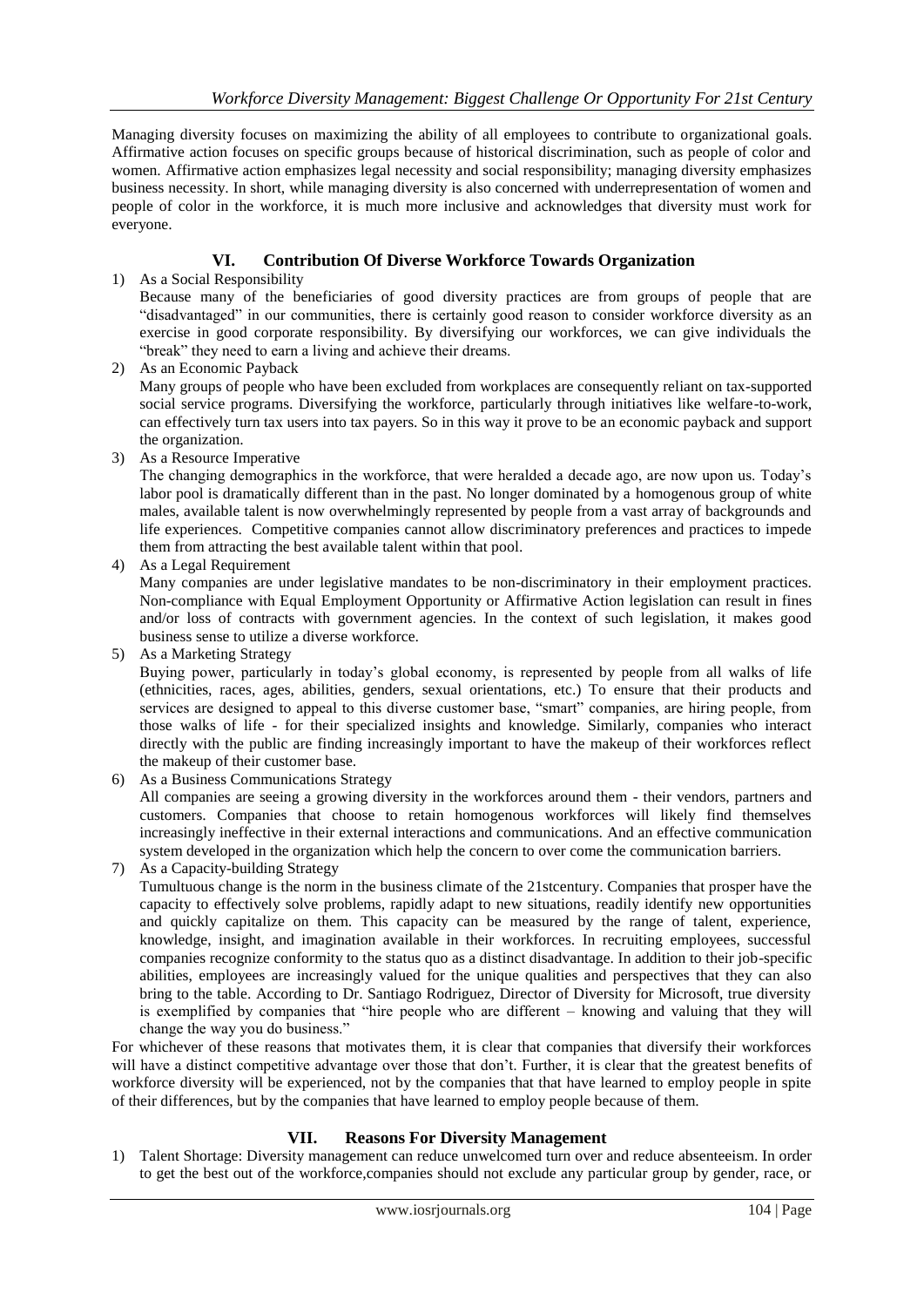religion, the company will be excluding the person that is going to produce the next famous and successful product or someone who is going to contribute in another useful way in marketing, computing or engineering or elsewhere.

- 2) Range of Consumer Need: In recent years, organisations have recognised that they can best serve different customer groups in many different markets in more diverse workforce even if the locality or home base of the organisation is located in a culturally imaginous market, there may be substantial customers that are located in other more diverse communities either in its home country or abroad. In communities where other languages dominate, organisations benefits from hiring employees who speak the dominant languages. They could also have diverse workforces design products that attract diverse consumers or customers.
- 3) Globalisation: Globalisation can be defined as a process where organisations or businesses start to operate in an international scale. Companies are more open to internationalise their operations, they choose an efficient location to operate. Prices of inputs vary all over the world, which attracts companies to shift some of their production to countries with cheaper inputs such as labour in developing countries but are usually limited to save countries. Workforce diversity is a critical measure to companies who seeks to establish themselves. (Globalisation and business 2013)

### **VIII. Consequences Of Ignoring Diversity**

Ignoring diversity issues costs time, money, and efficiency. Some of the consequences can include unhealthy tensions; loss of productivity because of increased conflict; inability to attract and retain talented people of all kinds; complaints and legal actions; and inability to retain valuable employees, resulting in lost investments in recruitment and training.discrimination and promoting inclusiveness. Good management alone will not necessarily help you work effectively with a diverse workforce. It is often difficult to see what part diversity plays in a specific area of management.The Office of Affirmative Action, Equal Opportunity and Diversity is experienced in providing help with training and advice on the variety of situations that occur, tailored to your specific environment.To illustrate, the following two examples show how diversity is an integral part of management. The first example focuses on the area of selection, the second example looks at communication:

### **IX. Issues Which Need To Be Focused**

- How do you make the job sound appealing to different types of workers?
- How can recruitment be effectively targeted to diverse groups?
- How do you overcome bias in the interviewing process, questions, and your response? Strategies adopt to manage diverse work force
- Specify the need for skills to work effectively in a diverse environment in the job, for example: "demonstrated ability to work effectively in a diverse work environment."
- Make sure that good faith efforts are made to recruit a diverse applicant pool.
- Focus on the job requirements in the interview, and assess experience but also consider transferable skills and demonstrated competencies, such as analytical, organizational, communication, coordination. Prior experience has not necessarily mean effectiveness or success on the job.
- Use a panel interview format. Ensure that the committee is diverse, unit affiliation, job classification, length of service, variety of life experiences, etc. to represent different perspectives and to eliminate bias from the selection process. Run questions and process by them to ensure there is no unintentional bias.
- Ensure that appropriate accommodations are made for disabled applicants.
- Know your own biases. What stereotypes do you have of people from different groups and how well they may perform on the job? What communication styles do you prefer? Sometimes what we consider to be appropriate or desirable qualities in a candidate may reflect more about our personal preferences than about the skills needed to perform the job.

#### *'Fair Treatment' is not equal to 'same treatment'*

Many people think that "fairness" means "treating everyone the same." How well does treating everyone the same work for a diverse staff? For example, when employees have limited English language skills or reading proficiency, even though that limit might not affect their ability to do their jobs, transmitting important information through complicated memos might not be an effective way of communicating with them. While distributing such memos to all staff is "treating everyone the same," this approach may not communicate essential information to everyone. A staff member who missed out on essential information might feel that the communication process was "unfair." A process that takes account of the diverse levels of English language and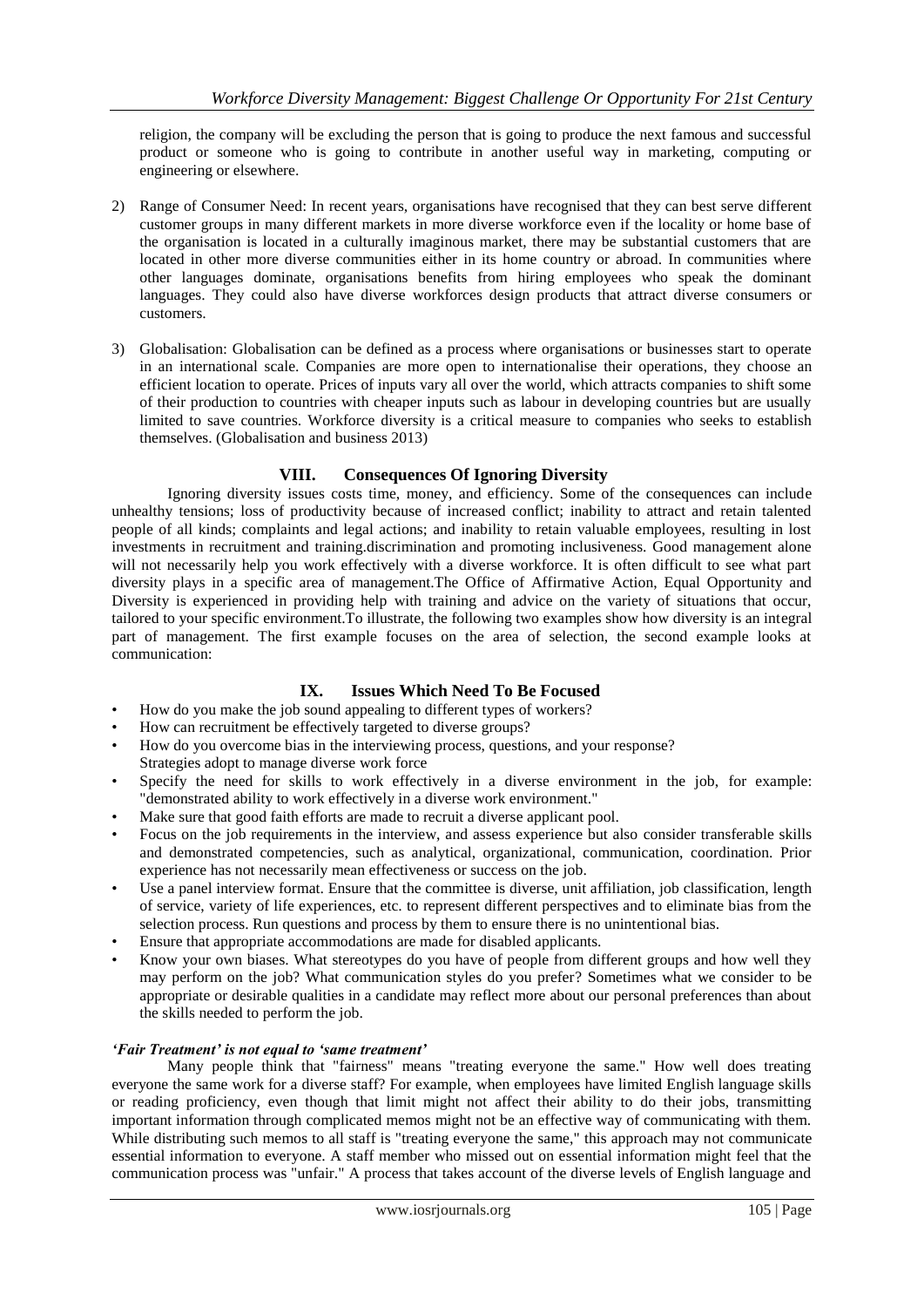reading proficiency among the staff might include taking extra time to be sure that information in an important memorandum is understood. Such efforts on the part of supervisors and managers should be supported and rewarded as good management practices for working with a diverse staff.

## **X. Barriers For Accepting Work Force Diversity**

- 1) Prejudice: an unfair and unreasonable opinion or feeling, especially when formed without enough thought or knowledge; an unjustified negative attitude toward a person based on his or her membership in a particular group
- 2) Ethnocentrism: a tendency to regard one"s own group, culture, or nation as superior to others this tendency of the work force prove a big barrier in accepting a policy of diverse work force.
- 3) Stereotypes: a fixed idea about what a particular type of person is like, especially an idea that is wrong; a set of beliefs about a group that is applied universally to all members of that group
- 4) Blaming the victim: making incorrect casual attributions linking aggressions with perceived characteristics of groups
- 5) Discrimination: barring an individual from membership in an organization or from a job because of his or her membership of a particular group. Discriminating behavior of work force restrict them to adopt new environment.
- 6) Harassment: consciously shunning verbally or physically abusing an individual because of membership in a particular group
- 7) Backlash: negative reaction to members of previously underrepresented groups gaining power and influence

### **XI. Strategies To Increae Awareness About Work Force Diversity**

- 1. By reducing prejudices and use of stereotypes
	- Recognizing that diversity exists and learning to value and respect fundamental differences
	- Admitting to one"s own biases and prejudices and committing to reduce them
	- Dismissing myths about diverse others when in a group of friends or associates
- 2. By minimizing miscommunication with diverse others
	- Educating oneself about differences by reading, listening, and broadening one"s experience base about diverse people
	- Communicating effectively by listening attentively and asking questions about what one did not understand
	- Avoiding terms that spotlight certain groups and imply the individual is an exception
	- Avoiding valuing one"s message based on dress, mannerisms, accent, or eye contact
- 3. By building relationships with diverse others
	- Forming positive relationship with diverse others
	- Seeking feedback from diverse others about how well one is communicating respect for them and valuing their diversity
	- Treating diverse others as invited guests by showing interest in them rather than treating them as strangers

### **XII. Conclusion**

Workforce diversity represents both a challenge and an opportunity for business. A growing number of progressive organisations are realizing the need for valuing diversity in the workforce , so as to ensure strategic utilization of human resources for the accomplishment of strategic goals. The extent to which managers recognize diversity and its potential advantages and disadvantages defines an organization"s approach to managing the diversity. No organisation in this world of globalization would survive without workforce diversity. It is believed that organizations should put in place strategies to enhance workforce diversity. In terms of organizational learning, organizations are still stuck on the problem of getting people to value diversity and have not yet determine the ways to utilize and exploit it. It is the approach to diversity, not the diversity itself which determines the actual positive and negative outcomes. Finally, creating a diverse workforce takes time and even longer to reap the benefits. The management and leaders must not lose focus and interest in creating a diverse workforce due to the lack of immediate returns.